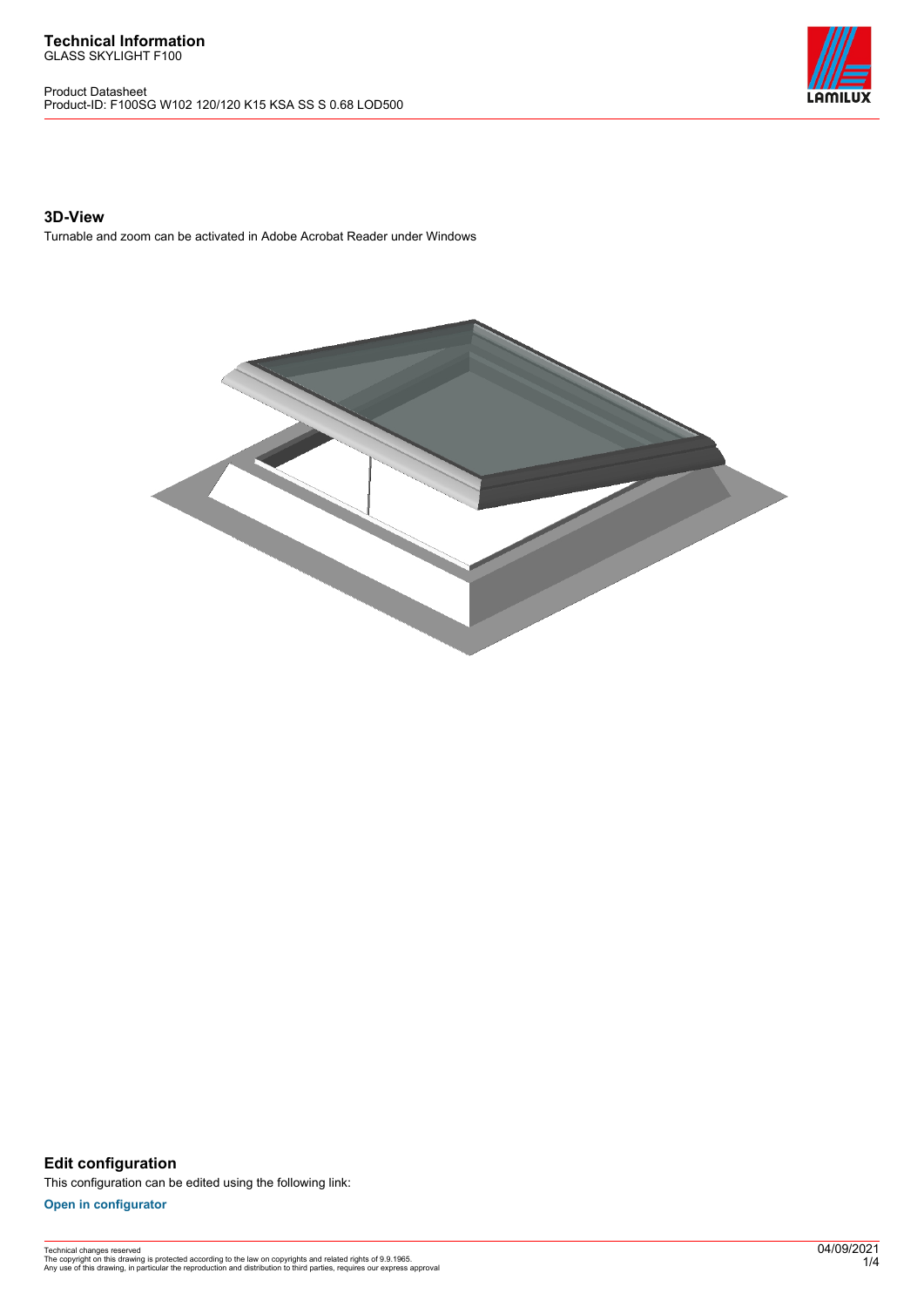Product Datasheet Product-ID: F100SG W102 120/120 K15 KSA SS S 0.68 LOD500



# **Product Features**

| <b>Attribute</b>                               | Value                                                           |
|------------------------------------------------|-----------------------------------------------------------------|
| <b>GLASS SKYLIGHT F100</b>                     |                                                                 |
| product ID                                     | F100SG W102 120/120 K15 KSA SS S 0.68 LOD500                    |
| level of detail                                | <b>LOD 500</b>                                                  |
|                                                | lower LOD value = simplified selection and reduced              |
|                                                | geometry                                                        |
| <b>UPPER PART</b>                              |                                                                 |
| order size, top roof edge size (OKD) [cm]      | 120 / 120                                                       |
| clear dimension (LM) [cm]                      | 102 / 102                                                       |
| exit hatch                                     | no exit hatch                                                   |
| glazing                                        |                                                                 |
| heat transition coefficient                    | 1.1                                                             |
| colouring                                      | clear                                                           |
| glazing type                                   | heat insulation glass                                           |
| shading                                        | no                                                              |
| <b>UPSTAND</b>                                 |                                                                 |
| type of upstand                                | GRP upstand                                                     |
| height [cm]                                    | 15                                                              |
| features                                       |                                                                 |
| better heat insulation upstand                 | no                                                              |
| suspension lip for storage of the roof line    | no                                                              |
| PVC rail                                       | no                                                              |
| <b>DRIVE</b>                                   |                                                                 |
|                                                |                                                                 |
| type of drive                                  | 230 V                                                           |
| type of drive                                  | chain thrust motor                                              |
| lifting height of the drive [mm]               | 300                                                             |
| YOUR CONFIGURATION HAS THE FOLLOWING QUALITIES |                                                                 |
| OKD width                                      | 120 cm                                                          |
| OKD length                                     | 120 cm                                                          |
| LM width                                       | 102 cm                                                          |
| LM length                                      | 102 cm                                                          |
| height of upstand                              | 15 cm                                                           |
| thermal transition Ug                          | ca. 1.1 W/(m <sup>2</sup> K)                                    |
| noise insulation level Rw,p                    | ca. 38 dB                                                       |
| light transmission T                           | ca. 80 %                                                        |
| energy transmission                            | ca. 57 %                                                        |
| opening devices                                | chain thrust motor                                              |
| lifting height                                 | 300                                                             |
| voltage                                        | 230 V                                                           |
| snow load                                      | 0.68 kN/m <sup>2</sup> (assumption and basis of interpretation) |
| product standard                               | EN 1873-2                                                       |
| fall-through protection                        | fall-through proof (according to GS BAU 18)                     |
| construction material class upstand            | E (according to EN 13501-1)                                     |
| construction material class glazing            | A1 (according to EN 13501-1)                                    |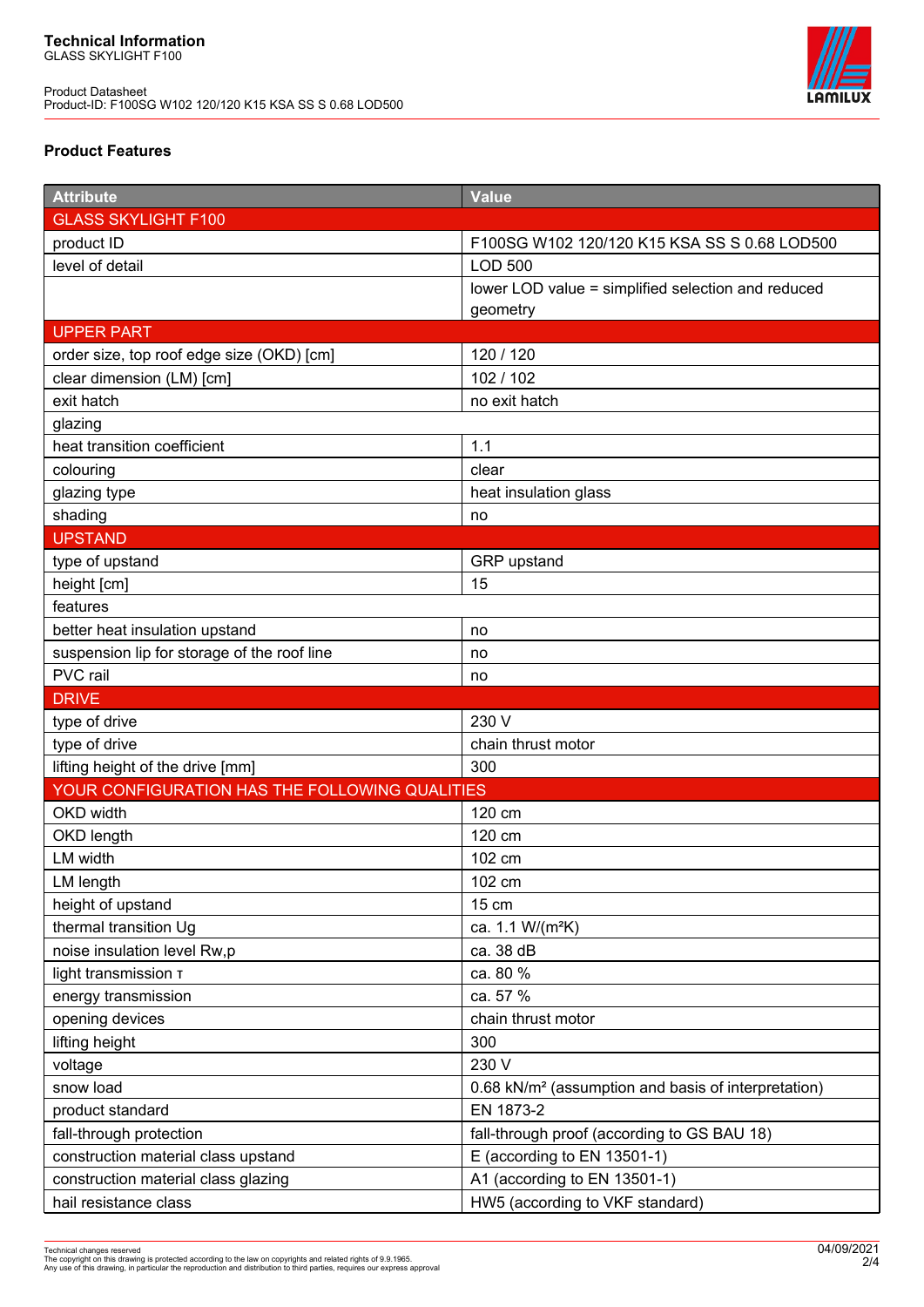#### **Technical Information** GLASS SKYLIGHT F100

Product Datasheet Product-ID: F100SG W102 120/120 K15 KSA SS S 0.68 LOD500



**Attribute Value**

NOTE! After checking the local conditions, the design of the glazing and the drive may have to be adjusted.